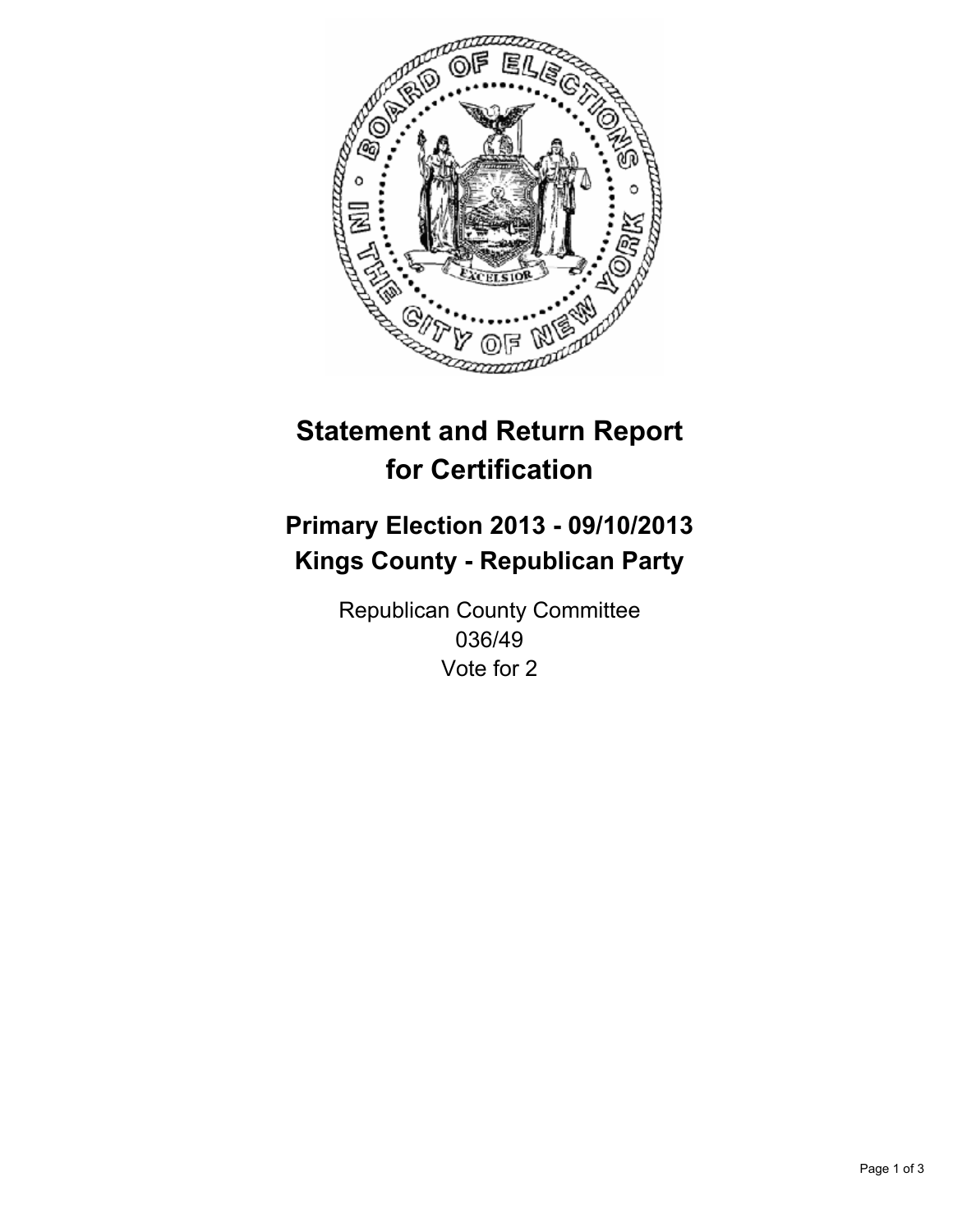

## **Assembly District 49**

| <b>EMERGENCY</b>        | 0        |
|-------------------------|----------|
| ABSENTEE/MILITARY       | $\Omega$ |
| <b>FEDERAL</b>          | 0        |
| SPECIAL PRESIDENTIAL    | 0        |
| AFFIDAVIT               | 0        |
| LISA ANN DALICANDRO     |          |
| <b>MARK DALICANDRO</b>  | 3        |
| <b>BILLY G. EUGENIS</b> | 3        |
| DINA A. LOKSHINA        | $\Omega$ |
| <b>Total Votes</b>      |          |
|                         |          |